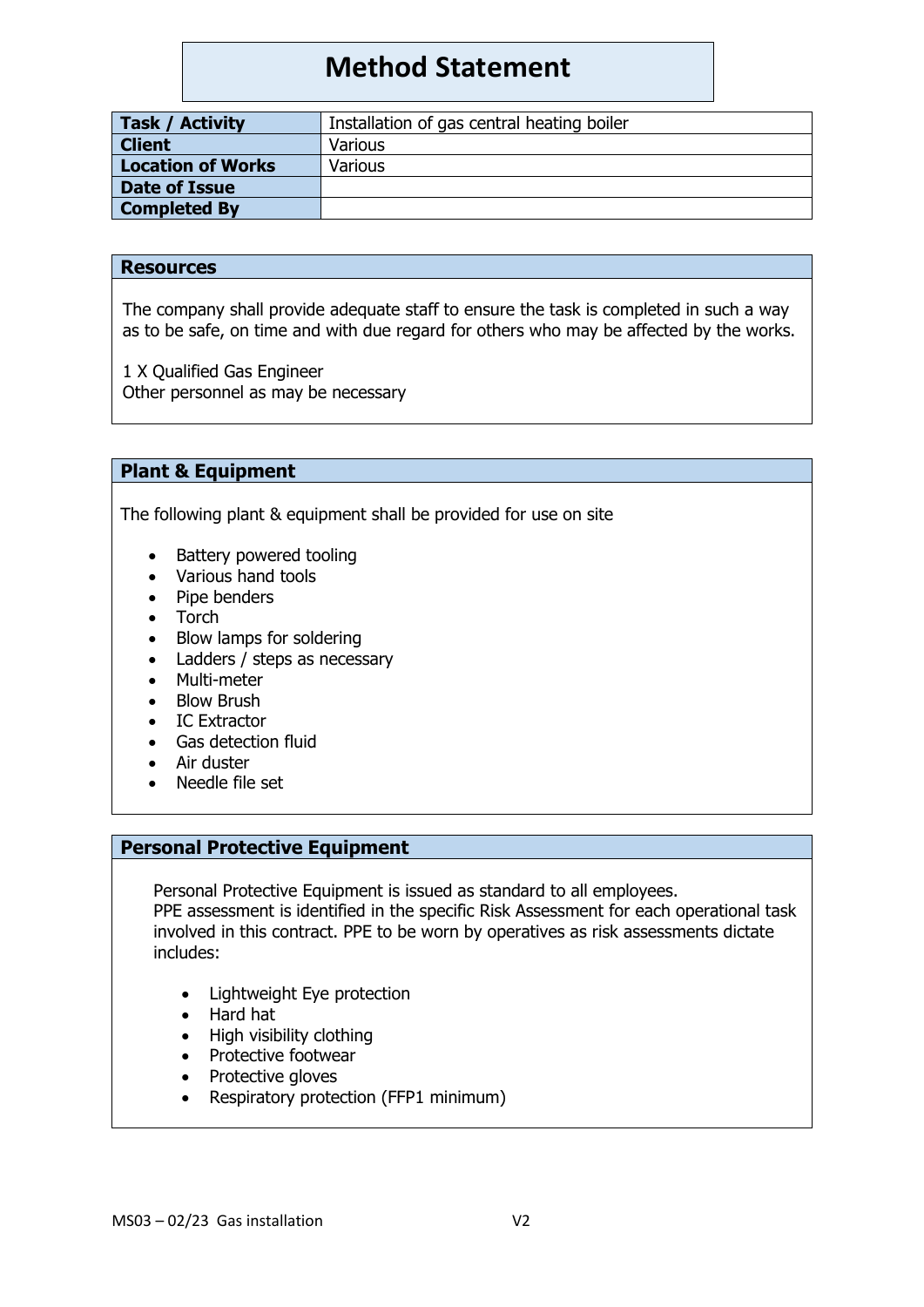## **Method Statement**

## **Materials**

- Domestic boiler as per specification
- Fixtures and fittings as necessary
- Inhibitor
- Other as per specification

#### **Site set up**

- Discuss with client / tenant the works to be undertaken and the order of works
- Advise above of any hazards that may present during the works
- Ascertain any unreported hazards
- The entire work area shall be clearly identified
- Safe access / egress will be identified for emergency purposes
- Safety areas around hot works to be identified
- Personnel to ensure that all safety documentation is in place and followed
- Set up any warning signs / barriers required
- Check all work equipment for serviceability

#### **Execution of work**

- Lay out dust sheets and other appropriate protection
- Drain heating system attaching hosepipes and discharge into suitable outlet
- Remove existing boiler, cylinder, zone valves, cylinder stats and pipework as necessary
- Power flush heating system
- Install new combination condensing boiler in same location
- Terminate flue and pressure release pipework
- Terminate condense pipework into agreed waste
- Run new gas supply to boiler as per regulations
- Install secondary stop cock as necessary
- Supply and fit other parts as necessary i.e. thermostat / stop cock etc.
- Treat heating system with inhibitor
- Commission boiler to manufacturers instructions
- Complete appropriate paperwork
- Heat test system, test controls / valves and timers etc.